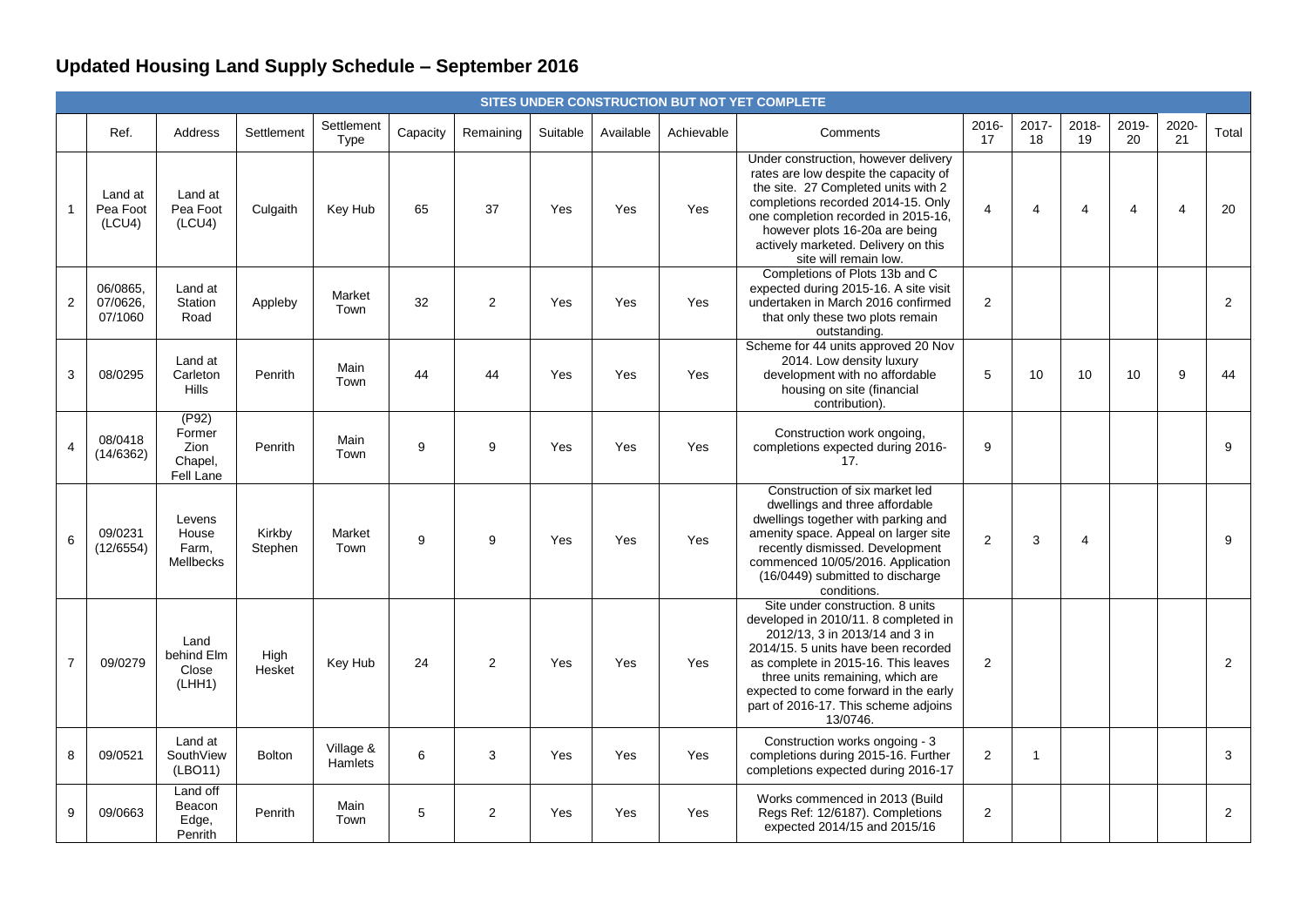|    |                         |                                                               |                  |                      |                         |                |          |           |            | SITES UNDER CONSTRUCTION BUT NOT YET COMPLETE                                                                                                                                                             |                |                |                |                       |                         |                |
|----|-------------------------|---------------------------------------------------------------|------------------|----------------------|-------------------------|----------------|----------|-----------|------------|-----------------------------------------------------------------------------------------------------------------------------------------------------------------------------------------------------------|----------------|----------------|----------------|-----------------------|-------------------------|----------------|
|    | Ref.                    | Address                                                       | Settlement       | Settlement<br>Type   | Capacity                | Remaining      | Suitable | Available | Achievable | Comments                                                                                                                                                                                                  | 2016-<br>17    | 2017-<br>18    | 2018-<br>19    | 2019-<br>20           | 2020-<br>21             | Total          |
| 10 | 09/0913.<br>12/0336     | Land<br>behind<br>Apple<br>Garth and<br>croft house<br>(LBO8) | <b>Bolton</b>    | Village &<br>Hamlets | $\overline{\mathbf{4}}$ | 3              | Yes      | Yes       | Yes        | Reserved matters approval for 4<br>units. 1 completion recorded in 2015-<br>16                                                                                                                            | $\mathbf{3}$   |                |                |                       |                         | 3              |
| 11 | 10/0452<br>(11/6192)    | (P63) 116<br>Scotland<br>Road,<br>Penrith                     | Penrith          | Main<br>Town         | 13                      | 8              | Yes      | Yes       | Yes        | Construction works on going, with five<br>completions recorded in 2014/15 and<br>2015/16. The remaining properties<br>are currently being marketed for sale.                                              | $\overline{4}$ | 4              |                |                       |                         | 8              |
| 13 | 11/0607<br>&<br>14/0305 | Land<br>behind<br>Croft Close<br>(LBR3)                       | <b>Brough</b>    | Key Hub              | 37                      | 31             | Yes      | Yes       | Yes        | Site has consent for a total of 37 units<br>$(11/0607 = 12$ and $14/0305 = 25)$<br>Site delivery is expected to be<br>relatively slow, reflecting local market<br>conditions.                             | 2              | $\overline{4}$ | 4              | $\boldsymbol{\Delta}$ | $\overline{\mathbf{4}}$ | 18             |
| 14 | 11/0989                 | Back Lane,<br>Appleby<br>(AP5)                                | Appleby          | Market<br>Town       | 142                     | 127            | Yes      | Yes       | Yes        | Construction works ongoing - 15<br>completions recorded since August<br>2015. Rate of development expected<br>to be 30 units per annum.                                                                   | 30             | 30             | 30             | 30                    | $\overline{7}$          | 127            |
| 15 | 12/0262                 | Fell House,<br>Shap                                           | Shap             | Key Hub              | 4                       | 4              | Yes      | Yes       | Yes        | Work commenced in July 2012,<br>inspections ongoing but nearing<br>(Build Regs Ref:<br>completion.<br>12/6285)                                                                                            | $\overline{4}$ |                |                |                       |                         | $\overline{4}$ |
| 16 | 12/0284                 | Grove<br>House,<br>Foster<br>Street.<br>Penrith               | Penrith          | Main<br>Town         | 6                       | 6              | Yes      | Yes       | Yes        | Change of use from office to domestic<br>(3 flats and 3 studio apts). Build Regs<br>Ref: 12/6357                                                                                                          | 6              |                |                |                       |                         | 6              |
| 17 | 13/0241                 | Land off<br>Scaur Lane                                        | Lazonby          | Key Hub              | 48                      | $\overline{7}$ | Yes      | Yes       | Yes        | Under construction, with only one unit<br>left unsold - 34 units were completed<br>during 2015-16.                                                                                                        | $\overline{7}$ |                |                |                       |                         | $\overline{7}$ |
| 18 | 13/0654                 | Carleton<br><b>Meadows</b><br>(Site E1a)                      | Penrith          | Main<br>Town         | 55                      | 35             | Yes      | Yes       | Yes        | Construction ongoing - 12 units<br>complete during 2015/16. Adjoins<br>08/0291 (E1) which is awaiting a<br>Section 106.                                                                                   | 25             | 10             |                |                       |                         | 35             |
| 19 | 14/0735                 | Land at<br>North End                                          | <b>Bolton</b>    | Village &<br>Hamlets | 5                       | 3              | Yes      | Yes       | Yes        | Revised application amending the<br>affordable element (no reduction on<br>number of units)                                                                                                               | 3              |                |                |                       |                         | 3              |
| 20 | 13/0117                 | Land adj<br>Holmrooke.<br>Drawbriggs<br>Lane,<br>Appleby      | Appleby          | Market<br>Town       | 5                       | 5              | Yes      | Yes       | Yes        | Reserved Matters approval 14/0338.<br>Build Regs Ref: 14/6831                                                                                                                                             | $\overline{2}$ | 3              |                |                       |                         | 5              |
| 21 | 14/0152                 | <b>Croft View</b>                                             | Kings<br>Meaburn | Village &<br>Hamlets | 5                       | 5              | Yes      | Yes       | Yes        | Development commenced -<br>IN16/6101                                                                                                                                                                      | 2              | 3              |                |                       |                         | 5              |
| 34 | 13/0521                 | Icold Barn,<br>Greystoke                                      | Greystoke        | Key Hub              | 5                       | 5              | Yes      | Yes       | Yes        | Original application for 6 units<br>although reduced to 5 prior to<br>determination. NMA approved<br>16/0080 and an application for<br>advertisements 16/0245 also<br>approved, indicating development is |                | 3              | $\overline{2}$ |                       |                         | 5              |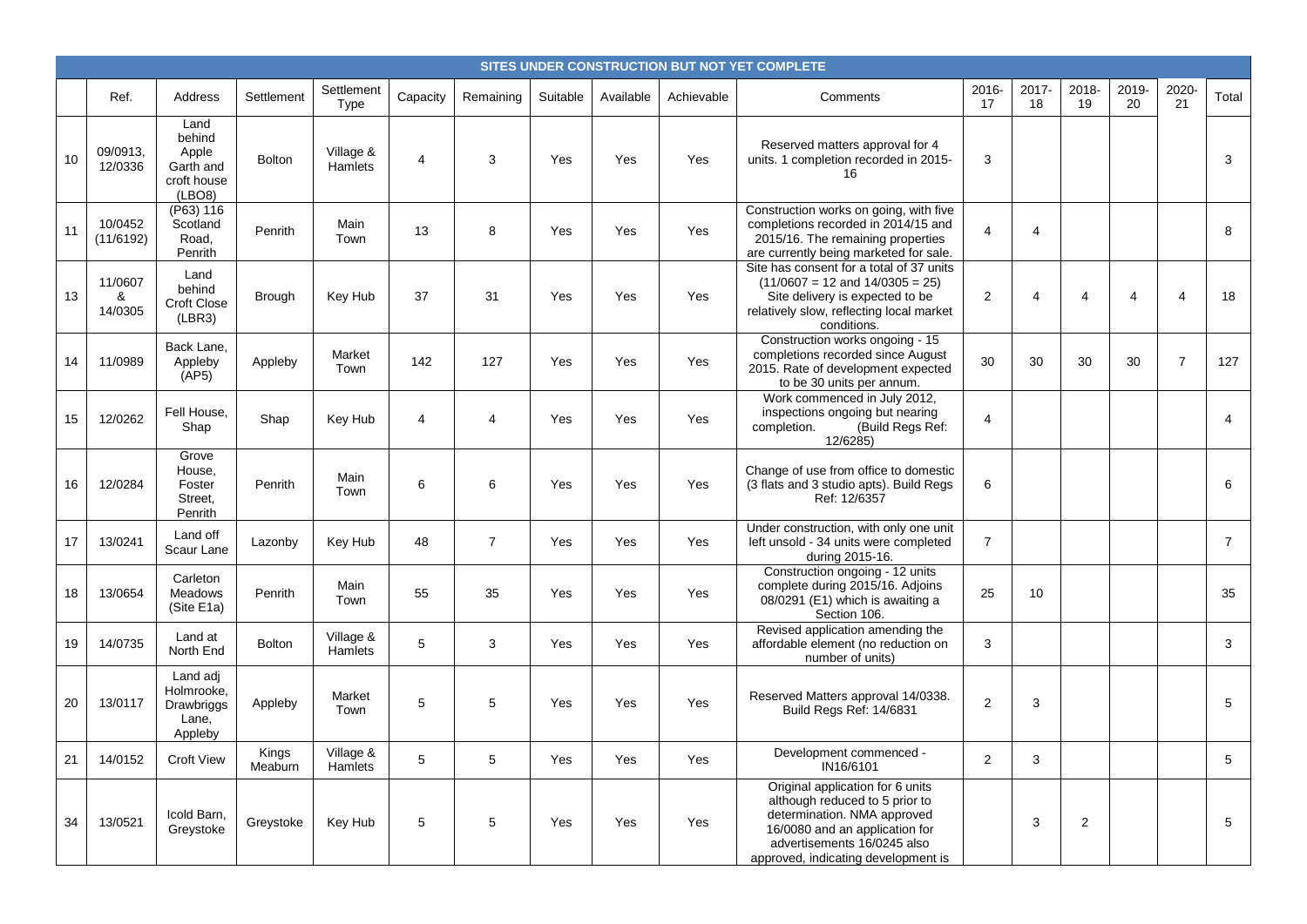|      |                |            |                      |          |           |          |           |            | SITES UNDER CONSTRUCTION BUT NOT YET COMPLETE                             |                |                |             |             |             |       |
|------|----------------|------------|----------------------|----------|-----------|----------|-----------|------------|---------------------------------------------------------------------------|----------------|----------------|-------------|-------------|-------------|-------|
| Ref. | <b>Address</b> | Settlement | Settlement  <br>Type | Capacity | Remaining | Suitable | Available | Achievable | Comments                                                                  | $2016 -$<br>17 | $2017 -$<br>18 | 2018-<br>19 | 2019-<br>20 | 2020-<br>21 | Total |
|      |                |            |                      |          |           |          |           |            | due to commence. The barn has<br>already been demolished. BR -<br>16/6129 |                |                |             |             |             |       |
|      |                |            |                      | 518      | 342       |          |           |            |                                                                           | 116            | 72             | 52          | 48          | 24          | 317   |

|    |                                 |                                                                    |                         |                                                            |                |                |          |           | <b>EXTANT PLANNING PERMISSIONS</b> |                                                                                                                                                                                                                                                                                                                             |               |               |                |               |                |                |
|----|---------------------------------|--------------------------------------------------------------------|-------------------------|------------------------------------------------------------|----------------|----------------|----------|-----------|------------------------------------|-----------------------------------------------------------------------------------------------------------------------------------------------------------------------------------------------------------------------------------------------------------------------------------------------------------------------------|---------------|---------------|----------------|---------------|----------------|----------------|
|    | Ref.                            |                                                                    | Settlement              | Settlement<br>Type                                         | Capacity       | Remaining      | Suitable | Available | Achievable                         | Comments                                                                                                                                                                                                                                                                                                                    | 2016-<br>2017 | 2017-<br>2018 | 2018-<br>2019  | 2019-<br>2020 | $2021 -$<br>22 | Total          |
| 22 | 08/0447.<br>11/0446.<br>15/0095 | Land at<br>Kemplay<br><b>Foot Farm</b><br>(LEB2)                   | Eamont<br><b>Bridge</b> | <b>Smaller</b><br><b>Villages</b><br>and<br><b>Hamlets</b> | 22             | 22             | Yes      | Yes       | <b>Yes</b>                         | 100% affordable housing<br>exception site - RM Approval<br>recently granted on appeal for<br>22 units.                                                                                                                                                                                                                      |               |               | 13             | 9             |                | 22             |
| 23 | 14/0151                         | Park Holme                                                         | Eamont<br><b>Bridge</b> | Smaller<br>Villages and<br>Hamlets                         | 24             | 24             | Yes      | Yes       | Yes                                | Planning permission granted for<br>extra care apartments (24 units -<br>reduction from 30). Build Regs<br>Ref: 14/6242                                                                                                                                                                                                      |               | 10            | 14             |               |                | 24             |
| 25 | 10/0843                         | Bewaldeth                                                          | Plumpton                | Key Hub                                                    | $\overline{7}$ | $\overline{7}$ | Yes      | Yes       | Yes                                | No perceived risks to delivery of<br>site. Revised applications<br>submitted 15/0256 and 15/0257.                                                                                                                                                                                                                           |               | 3             | $\overline{4}$ |               |                | $\overline{7}$ |
| 26 | 11/0052                         | Land<br>between<br><b>White Ox</b><br>Way and<br>Inglewood<br>Road | <b>Penrith</b>          | <b>Main Town</b>                                           | 35             | 35             | Yes      | Yes       | Yes                                | Site assessed as being<br>suitable in SHLAA, availability<br>has been confirmed by<br>developer. Reserved Matters<br>application (14/0222) for part<br>of the site currently under<br>consideration. Build Regs Ref:<br>14/6233 - not yet commenced.                                                                        |               | 10            | 10             | 15            |                | 35             |
| 27 | 15/0564<br>(11/0145)            | Eden Gate<br>Farm                                                  | Warcop                  | Key Hub                                                    | 10             | 10             | Yes      | Yes       | Yes                                | Outline consent granted for 12<br>dwellings (Planning App Ref<br>11/0145), more recently<br>approval has been granted for<br>10 units (Planning App Ref:<br>15/0564). Either scheme is still<br>capable of implementation, and<br>adjoining barns have the benefit<br>of a commenced consent for a<br>total of 5 dwellings. |               |               | 5              | 5             |                | 10             |
| 28 | 11/0905                         | Land<br>between<br>Park View<br>and Joiners<br><b>Brow</b>         | Catterlen               | Smaller<br>Villages and<br>Hamlets                         | 6              | 6              | Yes      | Yes       | Yes                                | Rural exception scheme,<br>providing 4 affordable units and<br>2 market units. Reserved<br>matters approval has recently<br>been granted (15/0955).                                                                                                                                                                         |               | 2             | $\overline{4}$ |               |                | 6              |
| 29 | 11/1126                         | Land to the<br>rear of<br>Linden Farm                              | Temple<br>Sowerby       | Key Hub                                                    | 9              | 9              | Yes      | Yes       | Yes                                | Site has been assessed as<br>suitable within the 2009 SHLAA.<br>Waste water issues have been                                                                                                                                                                                                                                |               | 5             | $\overline{4}$ |               |                | 9              |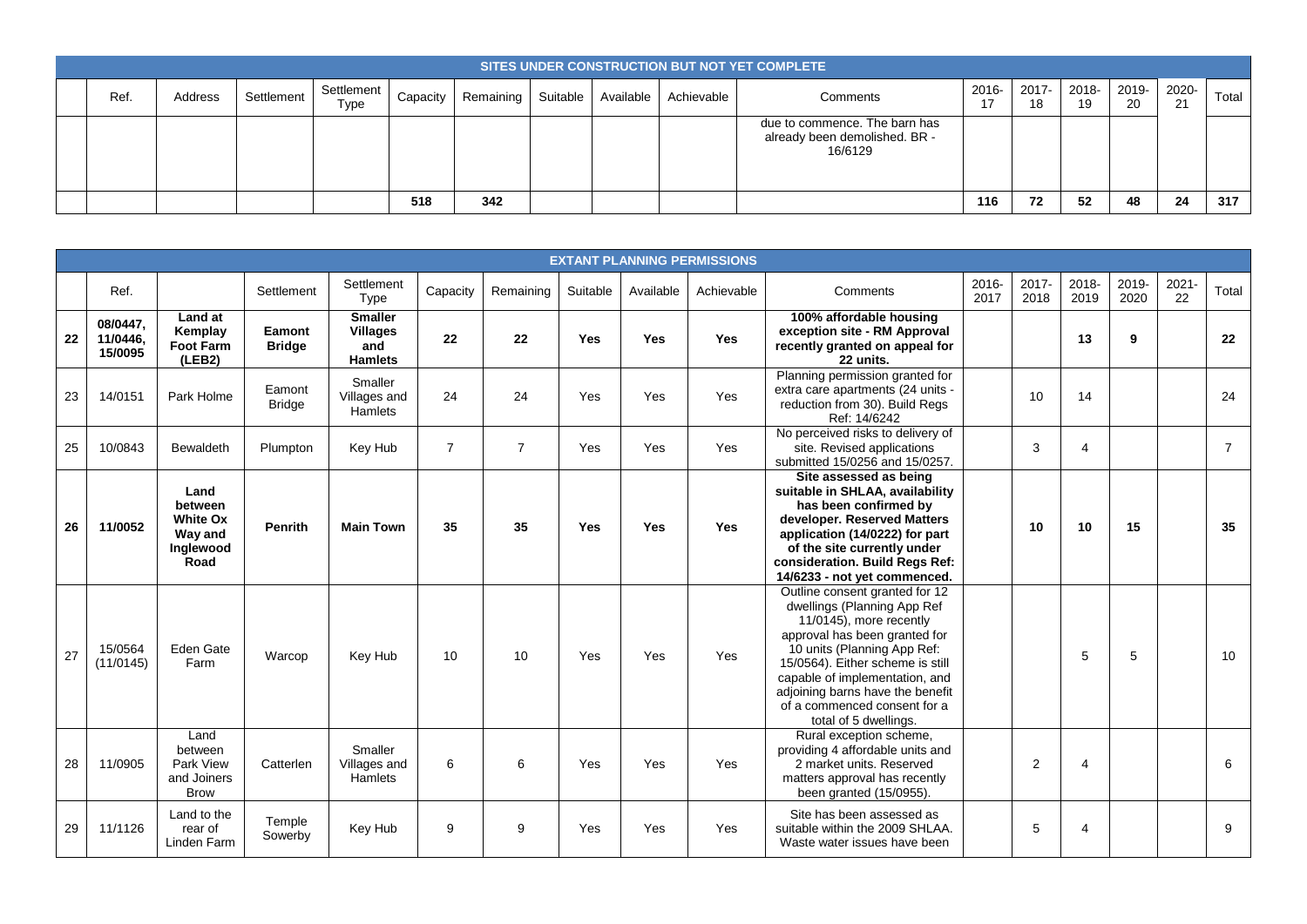|    |         |                                               |                          |                                                            |                  |                |            |            | <b>EXTANT PLANNING PERMISSIONS</b> |                                                                                                                                                                                                          |               |                |                |                |             |                |
|----|---------|-----------------------------------------------|--------------------------|------------------------------------------------------------|------------------|----------------|------------|------------|------------------------------------|----------------------------------------------------------------------------------------------------------------------------------------------------------------------------------------------------------|---------------|----------------|----------------|----------------|-------------|----------------|
|    | Ref.    |                                               | Settlement               | Settlement<br>Type                                         | Capacity         | Remaining      | Suitable   | Available  | Achievable                         | Comments                                                                                                                                                                                                 | 2016-<br>2017 | 2017-<br>2018  | 2018-<br>2019  | 2019-<br>2020  | 2021-<br>22 | Total          |
|    |         |                                               |                          |                                                            |                  |                |            |            |                                    | managed and s106 has been<br>recently signed. (Phase 1)                                                                                                                                                  |               |                |                |                |             |                |
| 30 | 12/0459 | Fallowfield                                   | Cliburn                  | Smaller<br>Villages and<br>Hamlets                         | $\overline{4}$   | 4              | Yes        | Yes        | Yes                                | Application to extend the time<br>limit for the implementation of<br>planning application 08/0405 for<br>the erection of two market led<br>and two affordable dwellings.                                 |               | $\overline{4}$ |                |                |             | $\overline{4}$ |
| 31 | 12/0979 | Land north<br>οf<br><b>Burthwaite</b><br>Road | Calthwaite               | Smaller<br>Villages and<br>Hamlets                         | 14               | 14             | Yes        | Yes        | Yes                                | Outline application (shows 14<br>dwellings including 4 affordable<br>units)                                                                                                                              |               |                | 2              | 6              | 6           | 14             |
| 32 | 13/0439 | Stagstones,<br>Penrith                        | Penrith                  | Main Town                                                  | $\overline{4}$   | $\overline{4}$ | Yes        | Yes        | Yes                                | Application for 4 dwellings for<br>the Addington fund.                                                                                                                                                   |               |                | 4              |                |             | 4              |
| 33 | 13/0489 | Linden<br>House                               | Temple<br>Sowerby        | Key Hub                                                    | 16               | 16             | Yes        | Yes        | Yes                                | (Phase 2) of a much larger<br>scheme including 11/1126 (9<br>dwellings) and 03/0664 (4 barn<br>conversions).                                                                                             |               |                | $\overline{4}$ | 6              | 6           | 16             |
| 35 | 13/0612 | Land<br>adjacent<br>Prospect<br>House         | Kings<br>Meaburn         | Smaller<br>Villages and<br>Hamlets                         | $\boldsymbol{9}$ | 9              | Yes        | Yes        | Yes                                | Development of nine dwellings<br>including two affordable.                                                                                                                                               |               | 5              | $\overline{4}$ |                |             | 9              |
| 36 | 13/0737 | White<br>House Farm                           | Kirkby<br>Stephen        | Market Town                                                | 9                | 9              | Yes        | Yes        | Yes                                | Approval granted on appeal.                                                                                                                                                                              |               |                |                | $\overline{4}$ | 5           | 9              |
| 37 | 13/0746 | Land adj.<br>Coopers<br>Close                 | <b>High Hesket</b>       | Key Hub                                                    | 11               | 11             | Yes        | Yes        | Yes                                | Residential development of 11<br>dwellings (3 affordable)                                                                                                                                                |               | 5              | 6              |                |             | 11             |
| 38 | 13/0830 | Land at<br>Garth View,<br>Catterlen           | Catterlen                | Smaller<br>Villages and<br>Hamlets                         | 6                | 6              | Yes        | Yes        | Yes                                | Four affordable units and two<br>market led units.                                                                                                                                                       |               |                | 3              | 3              |             | 6              |
| 39 | 14/0028 | <b>High Hesket</b><br>Farm                    | <b>High Hesket</b>       | Key Hub                                                    | 17               | 17             | Yes        | Yes        | Yes                                | Outline application (shows 17<br>dwellings), 14/0026 granted full<br>consent for the conversion of 3<br>barns into dwellings on adjoining<br>land.                                                       |               |                | 5              | 6              | 6           | 17             |
| 40 | 14/0354 | Thompsons<br><b>Board Mill</b>                | Little<br><b>Salkeld</b> | <b>Smaller</b><br><b>Villages</b><br>and<br><b>Hamlets</b> | 18               | 18             | <b>Yes</b> | <b>Yes</b> | <b>Yes</b>                         | Outline approval granted for<br>the redevelopment of this site<br>(exception to policy).                                                                                                                 |               |                | 6              | 6              | 6           | 18             |
| 41 | 14/0417 | Langwathby<br>Hall                            | Langwathby               | Key Hub                                                    | 14               | 14             | Yes        | Yes        | Yes                                | Part of a larger site which may<br>come forward as an allocation in<br>the Langwathby Neighbourhood<br>Plan. Application for Reserved<br>Matters (submitted by Esh) is<br>currently under consideration. |               |                | 4              | 5              | $\sqrt{5}$  | 14             |
| 42 | 14/0528 | Land at<br>Staynegarth                        | Stainton                 | Key Hub                                                    | 30               | 30             | Yes        | Yes        | Yes                                | Supersedes 09/0886 (9 units) -<br>Outline application indicates 30                                                                                                                                       |               |                | 5              | 15             | 10          | 30             |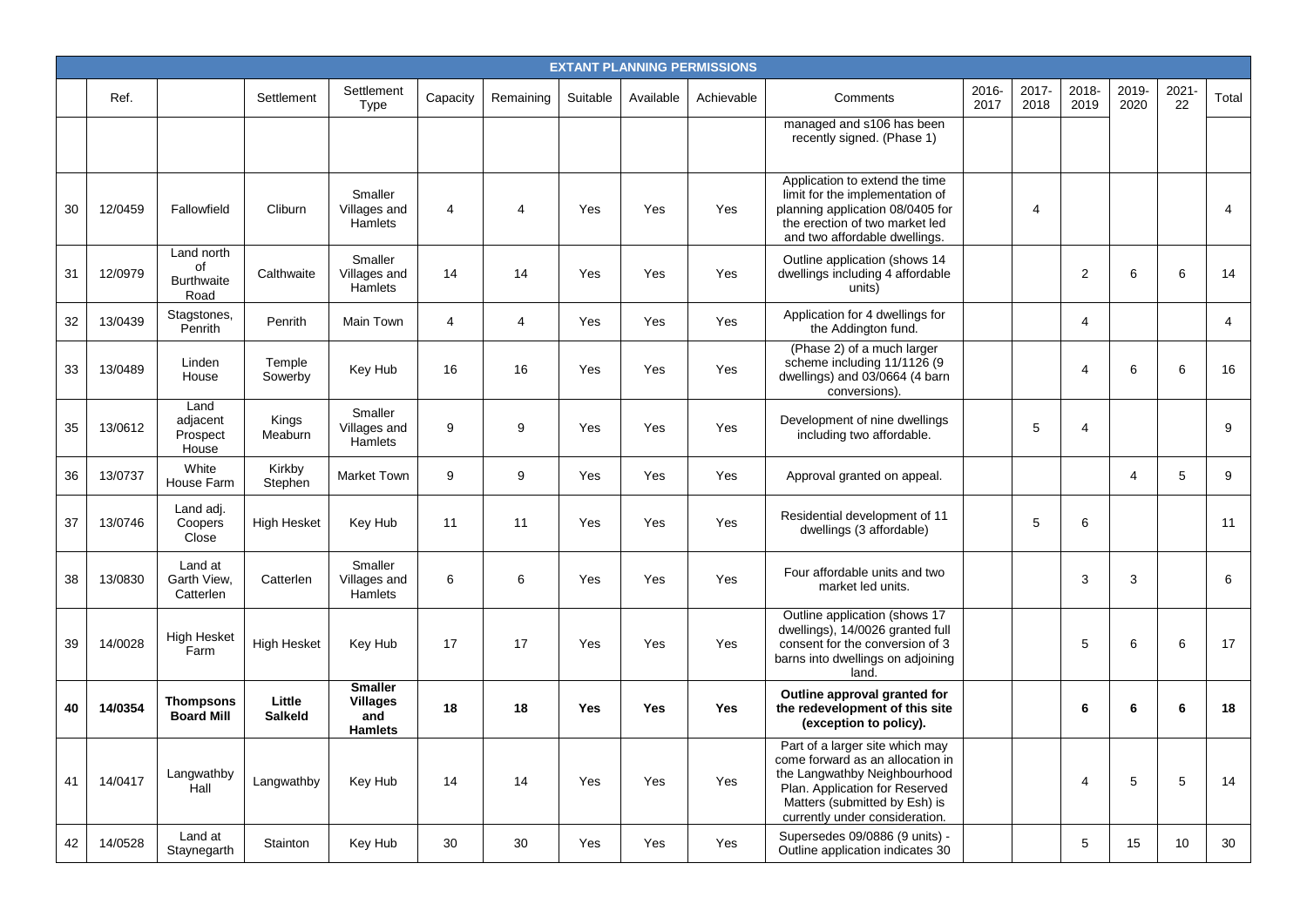|    |         |                                          |                 |                                                            |                |                 |            |            | <b>EXTANT PLANNING PERMISSIONS</b> |                                                                                                                                                                                                                                                                                                                                                                         |               |                |               |               |            |       |
|----|---------|------------------------------------------|-----------------|------------------------------------------------------------|----------------|-----------------|------------|------------|------------------------------------|-------------------------------------------------------------------------------------------------------------------------------------------------------------------------------------------------------------------------------------------------------------------------------------------------------------------------------------------------------------------------|---------------|----------------|---------------|---------------|------------|-------|
|    | Ref.    |                                          | Settlement      | Settlement<br>Type                                         | Capacity       | Remaining       | Suitable   | Available  | Achievable                         | Comments                                                                                                                                                                                                                                                                                                                                                                | 2016-<br>2017 | 2017-<br>2018  | 2018-<br>2019 | 2019-<br>2020 | 2021<br>22 | Total |
|    |         |                                          |                 |                                                            |                |                 |            |            |                                    | units although the site may be<br>capable of accommodating more<br>units.                                                                                                                                                                                                                                                                                               |               |                |               |               |            |       |
| 43 | 14/0655 | North of<br>Hackthorpe<br>Hall           | Hackthorpe      | <b>Key Hub</b>                                             | 25             | 25              | <b>Yes</b> | <b>Yes</b> | Yes                                | <b>Outline application recently</b><br>approved showing 30<br>dwellings. This site was<br>included as a preferred option<br>in the Eden Local Plan. A pre-<br>application enquiry was<br>submitted by Esh Homes in<br>early 2016, a Reserved Matters<br>application is expected. Pre-<br>application Enquiry suggests<br>25 units (inc 7 affordable)<br>rather than 30. |               |                | 10            | 10            | 5          | 25    |
| 44 | 14/0656 | Land to east<br>of Townend<br>Croft      | Clifton         | Key Hub                                                    | 61             | 61              | Yes        | Yes        | Yes                                | Outline approval granted, which<br>includes the provision of 18<br>affordable homes. Reserved<br>Matters application currently<br>under consideration.                                                                                                                                                                                                                  |               |                |               | 20            | 30         | 50    |
| 45 | 14/0737 | Land to NW<br>of Beacon<br>Square        | Penrith         | Main Town                                                  | $\overline{7}$ | $\overline{7}$  | Yes        | Yes        | Yes                                | Reserved Matters approval<br>granted 15/0749.                                                                                                                                                                                                                                                                                                                           |               | $\overline{2}$ | 4             |               |            | 6     |
| 46 | 14/0836 | Former BBC<br>Building,<br>West Lane     | Penrith         | Main Town                                                  | 28             | 28              | Yes        | Yes        | Yes                                | Extra care facility, previously<br>developed land but no known<br>contraints which would prevent<br>delivery.                                                                                                                                                                                                                                                           |               | 14             | 14            |               |            | 28    |
| 47 | 14/0922 | 14a<br>Carleton<br>Road                  | Penrith         | Main Town                                                  | 9              | 9               | Yes        | Yes        | Yes                                | Build Regs Ref: 15/6234 (not<br>commenced)                                                                                                                                                                                                                                                                                                                              | 4             | 5              |               |               |            | 9     |
| 48 | 15/0108 | <b>Land West</b><br>of Park View<br>Lane | Alston          | <b>Market Town</b>                                         | 5              | 5               | Yes        | Yes        | Yes                                | Outline approval granted.                                                                                                                                                                                                                                                                                                                                               |               |                |               | 2             | 3          | 5     |
| 49 | 13/0630 | <b>St Johns</b><br>Road                  | <b>Stainton</b> | <b>Key Hub</b>                                             | 10             | 10 <sup>1</sup> | Yes        | <b>Yes</b> | Yes                                | Site has archaeological<br>potential so investigative work<br>is required prior to the<br>commencement of the<br>scheme. Reserved matters<br>application not yet submitted.<br>The site is located in a highly<br>marketable location.                                                                                                                                  |               |                |               | 5             | 5          | 10    |
| 50 | 15/0746 | <b>West Garth</b>                        | Winskill        | <b>Smaller</b><br><b>Villages</b><br>and<br><b>Hamlets</b> | 5              | 5               | Yes        | <b>Yes</b> | <b>Yes</b>                         |                                                                                                                                                                                                                                                                                                                                                                         |               |                |               | 5             |            | 5     |
| 51 | 14/0919 | Land to rear<br>of The<br>Lilacs         | Lazonby         | Key Hub                                                    | 5              | 5               | Yes        | Yes        | Yes                                | Outline approval granted on<br>appeal.                                                                                                                                                                                                                                                                                                                                  |               |                |               | 5             |            | 5     |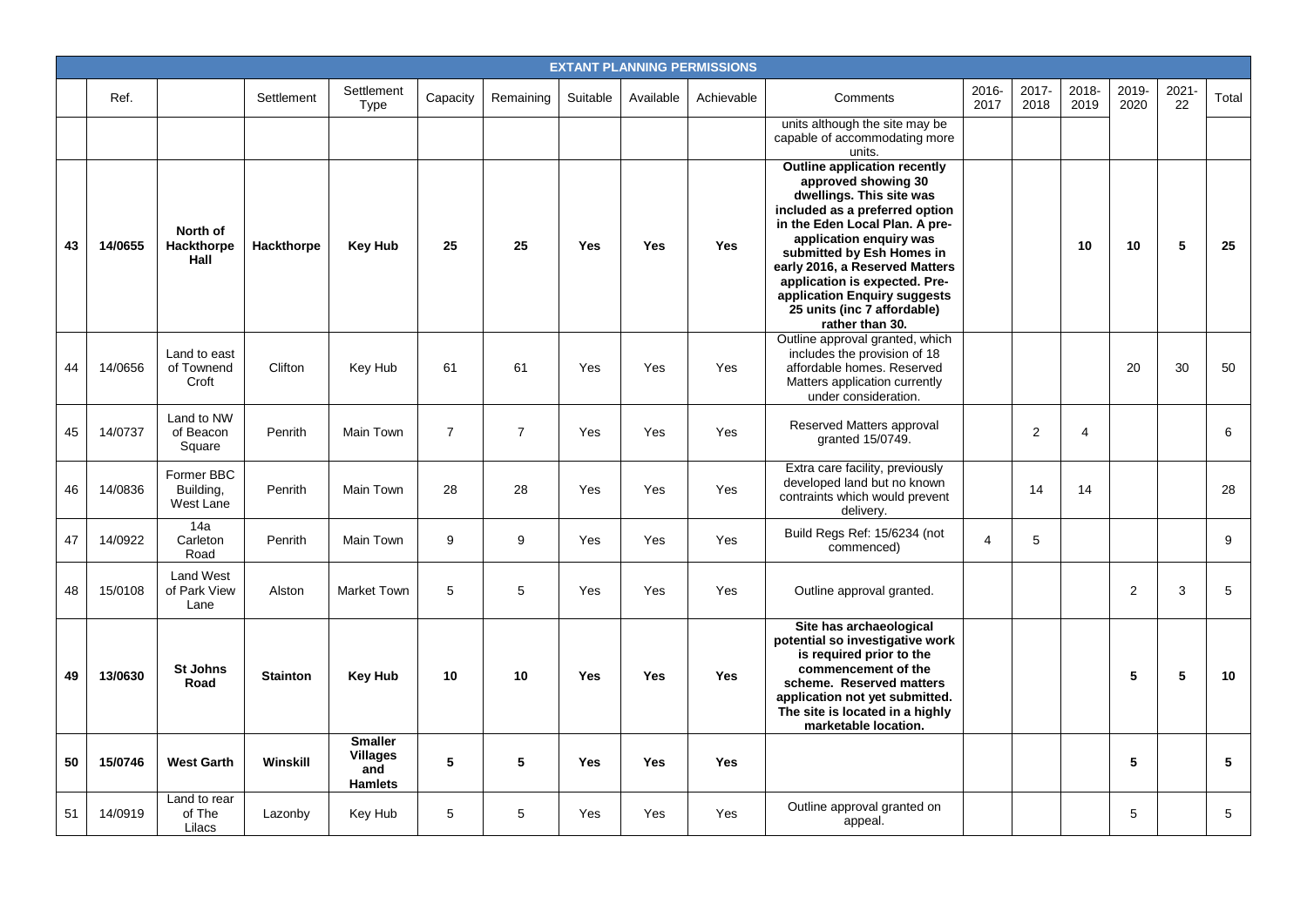|    |         |                                     |            |                                    |          |           |          |           | <b>EXTANT PLANNING PERMISSIONS</b> |                                                                              |               |                  |               |               |                |       |
|----|---------|-------------------------------------|------------|------------------------------------|----------|-----------|----------|-----------|------------------------------------|------------------------------------------------------------------------------|---------------|------------------|---------------|---------------|----------------|-------|
|    | Ref.    |                                     | Settlement | Settlement<br>Type                 | Capacity | Remaining | Suitable | Available | Achievable                         | Comments                                                                     | 2016-<br>2017 | $2017 -$<br>2018 | 2018-<br>2019 | 2019-<br>2020 | $2021 -$<br>22 | Total |
| 52 | 15/0682 | White<br>Horse,<br>Great<br>Dockray | Penrith    | Main Town                          |          |           | Yes      | Yes       | Yes                                |                                                                              |               |                  |               | ◡             |                |       |
| 53 | 14/0078 | Milburn<br>Court                    | Milburn    | Smaller<br>Villages and<br>Hamlets | -5       |           | Yes      | Yes       | Yes                                | Conversion of barns to provide<br>five dwellings (inc 1 affordable<br>unit). | 0             | 3                | ◠             | 0             |                |       |
|    |         |                                     |            |                                    | 479      | 479       |          |           |                                    |                                                                              | 18            | 132              | 160           | 99            | 68             | 418   |

|    |                |                                        |                |                     |          |           |          |           | <b>DELIVERABLE SHLAA SITES</b> |                                                                                                                                                                                        |               |                  |                  |               |                |       |
|----|----------------|----------------------------------------|----------------|---------------------|----------|-----------|----------|-----------|--------------------------------|----------------------------------------------------------------------------------------------------------------------------------------------------------------------------------------|---------------|------------------|------------------|---------------|----------------|-------|
|    | Ref.           |                                        | Settlement     |                     | Capacity | Remaining | Suitable | Available | Achievable                     | Comments                                                                                                                                                                               | 2016-<br>2017 | $2017 -$<br>2018 | $2018 -$<br>2019 | 2019-<br>2020 | $2021 -$<br>22 | Total |
| 54 | N <sub>1</sub> | <b>Salkeld</b><br><b>Road/Fairhill</b> | <b>Penrith</b> | Main<br>Town        | 98       | 98        | Yes      | Yes       | Yes                            | Full application (15/0799) expected to be<br>approved summer 2016, with completions<br>expected from 2017-18. Expected rate of<br>delivery is 30 units per year.                       |               | o                | 30               | 30            | 30             | 98    |
| 55 | N <sub>3</sub> | <b>Raiselands</b>                      | <b>Penrith</b> | <b>Main</b><br>Town | 230      | 230       | Yes      | Yes       | <b>Yes</b>                     | Full application (14/0405) expected to be<br>approved in 2016, with completions<br>expected from 2018-19 -significant<br>earthworks are required which is likely to<br>delay progress. |               |                  | 30               | 30            | 30             | 90    |
|    |                |                                        |                |                     | 328      | 328       |          |           |                                |                                                                                                                                                                                        |               | o                | 60               | 60            | 60             | 188   |

|    |         |                                               |                |                                       |          |           |          |           | <b>SITES WITH S106 ISSUES TO BE RESOLVED</b> |                                                                                                                                                                          |               |               |               |               |             |       |
|----|---------|-----------------------------------------------|----------------|---------------------------------------|----------|-----------|----------|-----------|----------------------------------------------|--------------------------------------------------------------------------------------------------------------------------------------------------------------------------|---------------|---------------|---------------|---------------|-------------|-------|
|    | Ref.    |                                               | Settlement     |                                       | Capacity | Remaining | Suitable | Available | Achievable                                   | Comments                                                                                                                                                                 | 2016-<br>2017 | 2017-<br>2018 | 2018-<br>2019 | 2019-<br>2020 | 2020-<br>21 | Total |
| 56 | 08/0291 | <b>Carleton</b><br><b>Fields</b><br>(Site E1) | <b>Penrith</b> | Main<br><b>Town</b>                   | 449      | 449       | Yes      | Yes       | <b>Yes</b>                                   | Phase 1 of major urban extension.<br>Persimmon have confrmed that they<br>well sell from two outlets (Persimmon<br>anf Charles Church) delivering 60 units<br>per annum. | $\mathbf 0$   | 60            | 60            | 60            | 60          | 240   |
| 57 | 13/0349 | Cross<br>Keys,<br><b>Blencarn</b>             | Blencarn       | Smaller<br>Villages<br>and<br>Hamlets | 6        | 6         | Yes      | Yes       | Yes                                          | Rural exception scheme.                                                                                                                                                  | 0             | 3             | 3             | $\Omega$      |             | 6     |
| 58 | 13/0839 | Land at<br>Cross<br>Keys,<br>Tebay            | Tebay          | Key<br>Hub                            | 12       | 12        | Yes      | Yes       | Yes                                          | Outline indicates 12 units.                                                                                                                                              | $\mathbf 0$   |               | 6             | 6             | $\Omega$    | 12    |
| 59 | 14/0808 | Land at<br>Helm Bar                           | Melmerby       | Smaller<br>Villages<br>and<br>Hamlets | 8        | 8         | Yes      | Yes       | Yes                                          | Outline application shows 8 dwellings, no<br>known constraints.                                                                                                          | $\mathbf 0$   |               | 4             | $\Omega$      | $\Omega$    | 8     |